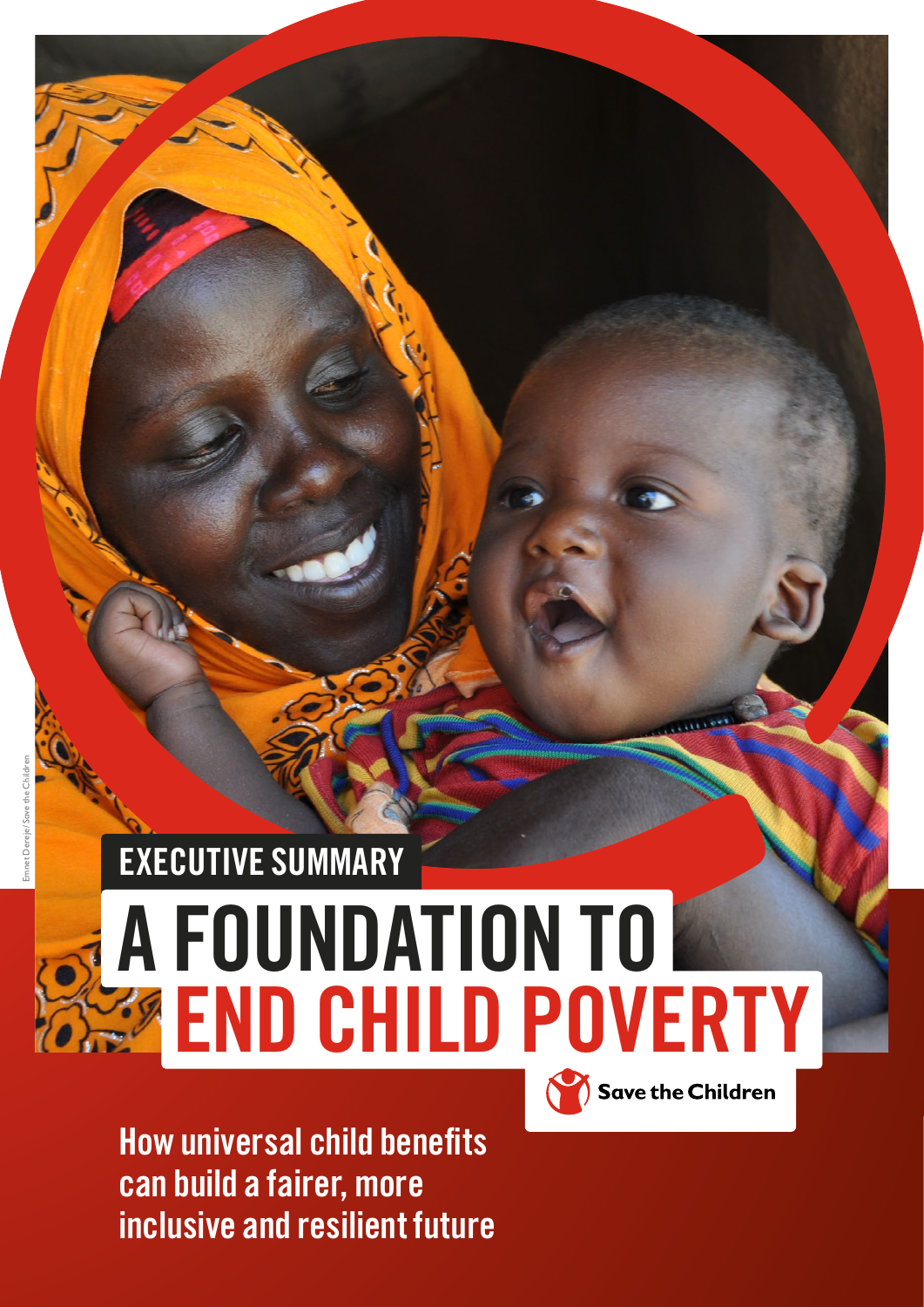# Executive

SUMMAry The unprecedented global economic<br>shock brought about by COVID-19 c shock brought about by COVID-19 could set back more than a decade of progress in reducing child poverty and deprivation. Analysis indicates that the number of children living in monetary poverty could rise by more than 100 million in 2020.<sup>1</sup> Unless we take action to address this, COVID-19's most lasting legacy will be an unprecedented increase in childhood deprivation, with lasting consequences.

Above: Babita\* lives in Nepal where the government has been gradually expanding access to child benefits.

*\*name changed to protect identity*

1 Save the Children and UNICEF (2020). [Coronavirus Invisible](https://www.savethechildren.org.uk/blogs/2020/coronavirus-invisible-victims-children-in-monetary-poor-househol)  [Victims – Children in Monetary](https://www.savethechildren.org.uk/blogs/2020/coronavirus-invisible-victims-children-in-monetary-poor-househol)  [Poor Households.](https://www.savethechildren.org.uk/blogs/2020/coronavirus-invisible-victims-children-in-monetary-poor-househol)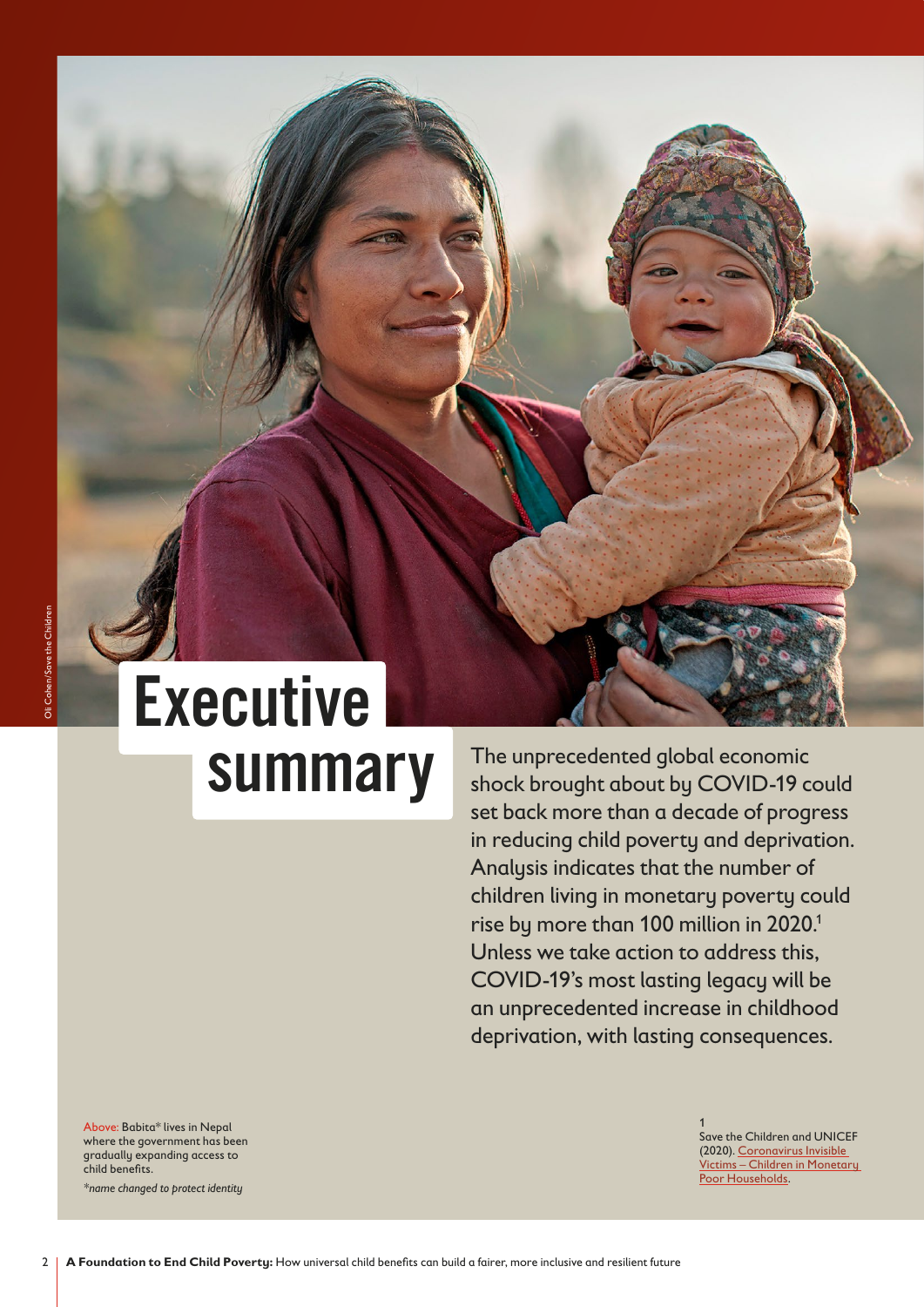As countries and households around the world continue to feel the economic impacts of the COVID-19 pandemic, calls to expand and strengthen government social protection measures are now almost universally accepted as a way to protect citizens and support local economies. Yet despite this growing consensus, **a key question is** *what kind* **of social protection systems should be prioritised.** 

Universal child benefits (UCBs) are regular, unconditional income transfers in the form of cash or tax transfers, which are paid to caregivers of children from the time of pregnancy or birth until the child's 18th birthday. However, they may initially be limited to a narrower age range, for example, covering early childhood.

**In this report, we call upon governments, donors and other development partners to urgently support an expansion in social protection coverage of children and their caregivers (predominantly women), working progressively towards UCBs.** This would ensure basic income security for children in line with Sustainable Development Goal Target 1.3, which aims to establish social protection floors in all countries by 2030.

While many countries face unprecedented fiscal pressures, the report provides examples and guidance making the case that, most countries *can* take steps towards establishing UCBs, and that the costs of *not* doing so could be far higher.



There are three main reasons why we must urgently increase social protection coverage for children:

#### **1 Globally far too many children continue to suffer from hunger, malnutrition and multiple other forms of deprivation.**

Children are disproportionately likely to live in extreme poverty and are the most vulnerable to irreversible damage from deprivation, even if they endure it for a short period of time.

#### **2 The deprivation that many millions of children face blights their future and undermines productivity, economic growth, and social cohesion.**

Prioritising basic income security for children, which is the foundation for unlocking access to other essential services, is one of the most economically (and socially) sensible investments that governments can make.

#### **3 All children have a right to social protection, as set out in the UN Convention on the Rights of the Child and other internationally ratified agreements.**

Yet at present, children are disproportionately likely to suffer from low coverage of social protection measures.

**Cash transfers given direct to caregivers are one of the best-evidenced and most immediately effective responses to alleviate various forms of child poverty and deprivation.** They have been shown to have a positive impact across a wide range of child outcomes including nutrition, health, education and child protection – even reducing harmful practices such as child labour, child marriage, and reducing violence in the home. However, to achieve the best outcomes, governments must also ensure that the beneficiaries of cash transfer programmes can be linked to quality public services.

Child benefits frequently go to women – they are often the main or sole caregiver. In addition to supporting children, cash transfers can reduce intimate partner violence and contribute to the empowerment of women and girls. These benefits, however, require that cash transfer programming accounts for and addresses unequal gender norms, beliefs, and power dynamics.

In line with global human rights agreements, cash transfers should form part of a government's core social protection commitment to its citizens. However, if national social protection systems are not in place, or authorities are unable or unwilling to provide support, the humanitarian system must fulfil this role.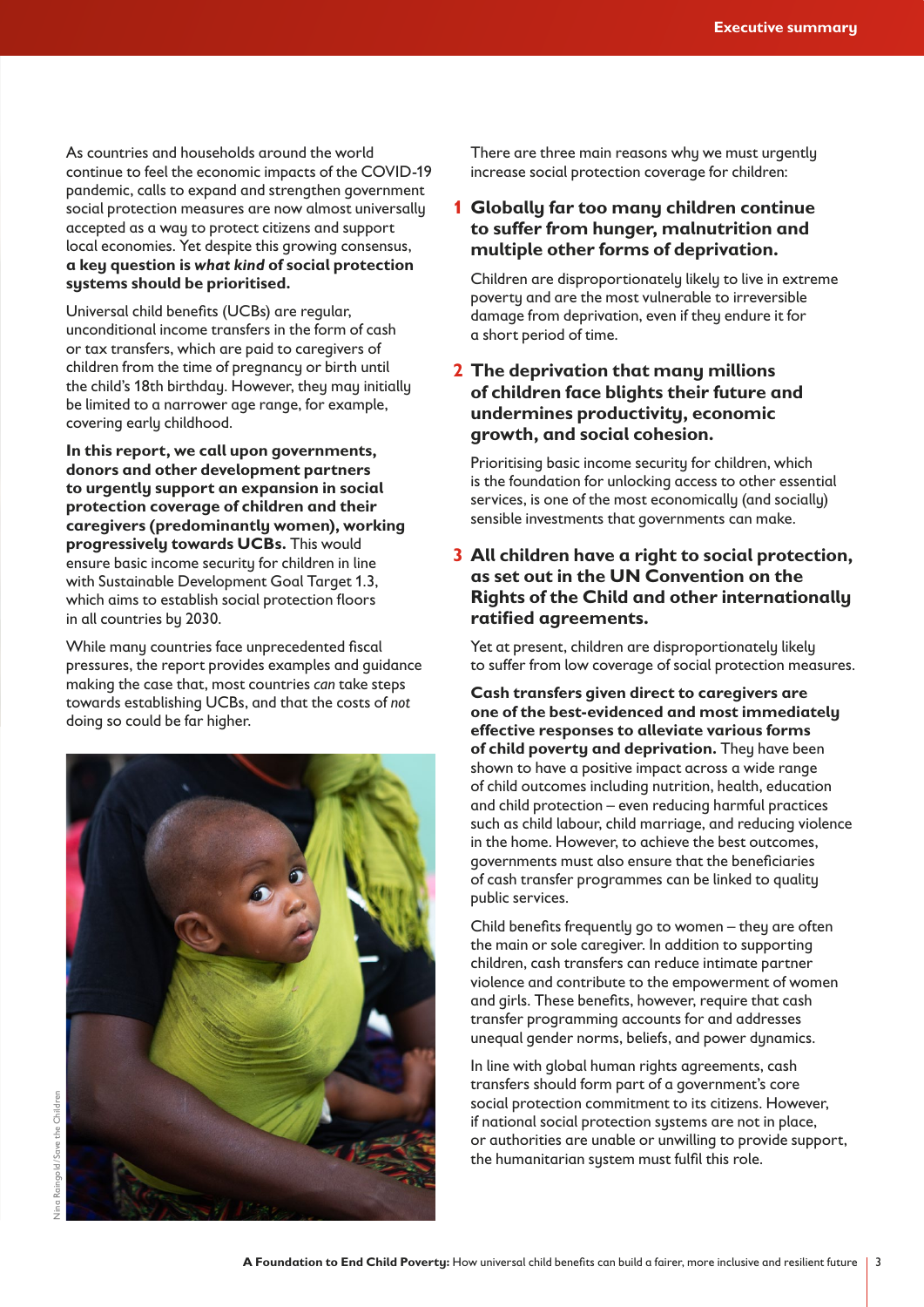

**Cash transfers are increasingly recognised as one of the most effective humanitarian responses;** they allow a more dignified approach, where the power to choose spending priorities lies with the recipient household and not with the donor. While short-term responses to the economic shock of COVID-19 are vitally needed, this report advocates strongly for governments and development partners to look at ways to move from this short-term assistance to longer-term, government-led, social protection measures.

#### **This report sets out eight reasons why governments should consider working towards universal rather than targeted coverage of children.** These span economic and social benefits, avoiding the negative consequences of attempting to narrowly target the poorest families, and the human right of every child to benefit from social security.

However, where feasible, paying higher levels of benefits to lower income households will have a bigger impact on the reduction of poverty.

While progress towards UCBs is shown to be surprisingly affordable for most countries, many are not yet investing sufficiently in moving towards them. This report offers concrete examples of how countries can create greater fiscal space and start laying the foundations to progressively work towards full UCBs over time.

**An important starting point is for governments to cover all children during their earliest years, from conception until the child's fifth birthday.** This covers the critical 'first 1,000-day window of opportunity' when 70% of malnutrition occurs, and these formative years of early childhood development set the pathway for a child's future prospects.

Overall, this report makes three key recommendations:

#### **1 Governments should prioritise investment in children by creating more fiscal space for child-focused social protection, aiming towards at least 1% of their country's economic output (GDP).**

For some countries, donors and development partners should do more to ensure temporary financing measures are in place, for example, through debt relief or a global fund for social protection.

#### **2 Governments should aim to progressively move towards universal coverage.**

Applying the principle of universality to all children particularly in their early years, and ensuring there are links to other essential services, will bring the highest return on investment, build human capital, and ensure that no child is left behind. However, specific needs of vulnerable groups and the most deprived and marginalised children, such children with disabilities or those without adult caregivers, will need special attention.

#### **3 Governments should design UCBs to be shock-responsive and in countries experiencing humanitarian crises, all actors should make greater efforts to invest in government-led social protection.**

A key advantage of having child benefits in place is that it can allow governments to rapidly identify and scale up support to households in the event of major shocks. Such programmes should therefore be designed in a way that they are linked to early warning systems and can adapt and scale up in the event of shocks. In countries experiencing humanitarian crises, all actors must do more to invest in longer-term, government-led social protection sustems.